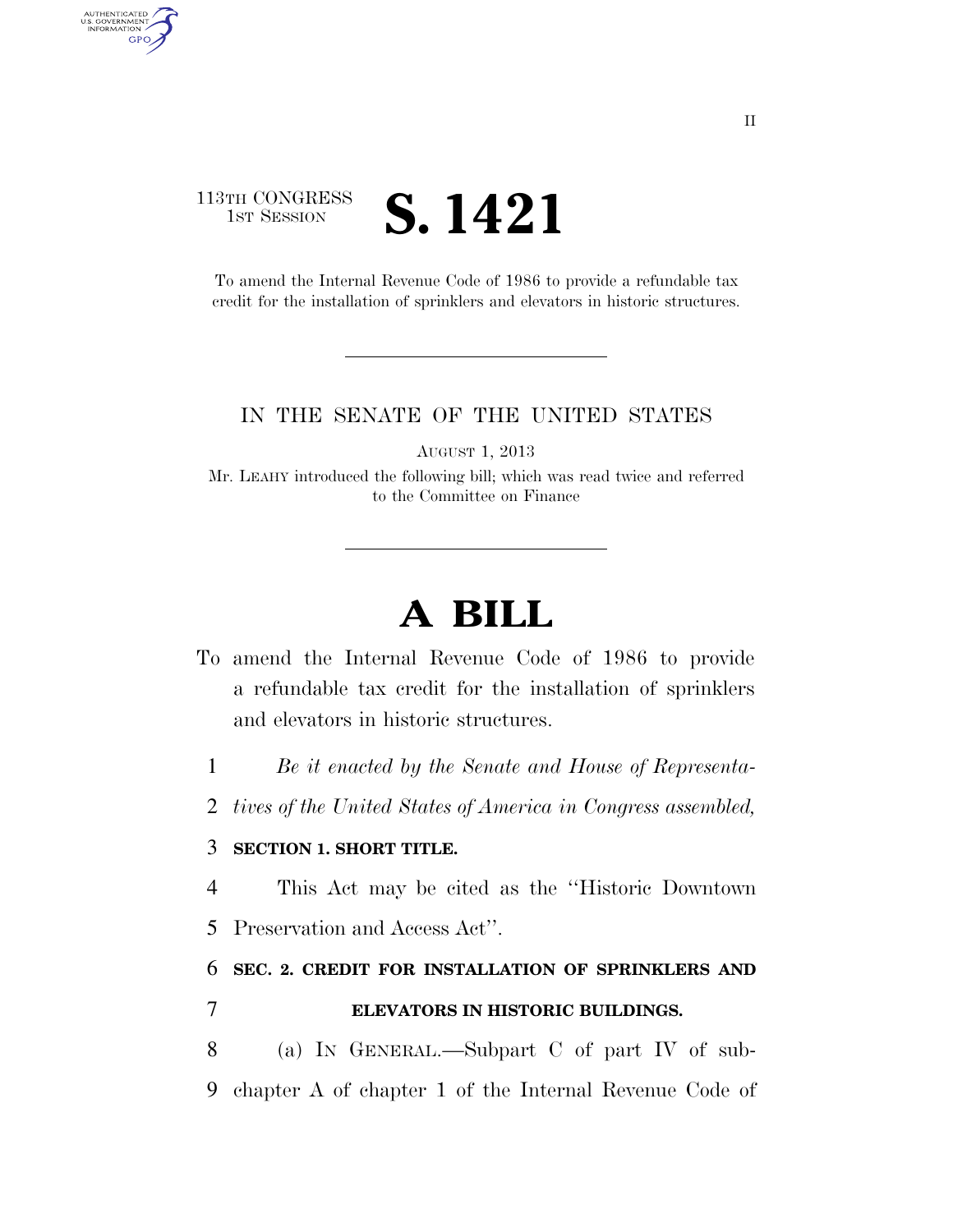1986 is amended by inserting after section 36B the fol-lowing new section:

#### **''SEC. 36C. HISTORIC BUILDING EXPENSES.**

 ''(a) IN GENERAL.—There shall be allowed a credit against the tax imposed by this subtitle for the taxable year an amount equal to 50 percent of the qualified his- toric building expenses paid or incurred by the taxpayer during such taxable year.

 ''(b) LIMITATION.—The credit allowed under sub- section (a) with respect to any taxpayer for any taxable year shall not exceed \$50,000.

12 "(c) QUALIFIED HISTORIC BUILDING EXPENSES.— For purposes of this section—

 $\frac{1}{2}$  (1) In GENERAL.—The term 'qualified historic building expenses' means amounts paid or incurred to install in a certified historic structure an elevator system or a sprinkler system that meets the require- ments found in the most recent edition of NFPA 13: Standard for the Installation of Sprinkler Systems. 20 "(2) NATIONAL HISTORIC LANDMARKS.—In the case of a certified historic structure that is des- ignated as a National Historic Landmark in accord- ance with section 101(a) of the National Historic Preservation Act (16 U.S.C. 470a(a)) and that is open to the public, the term 'qualified historic build-